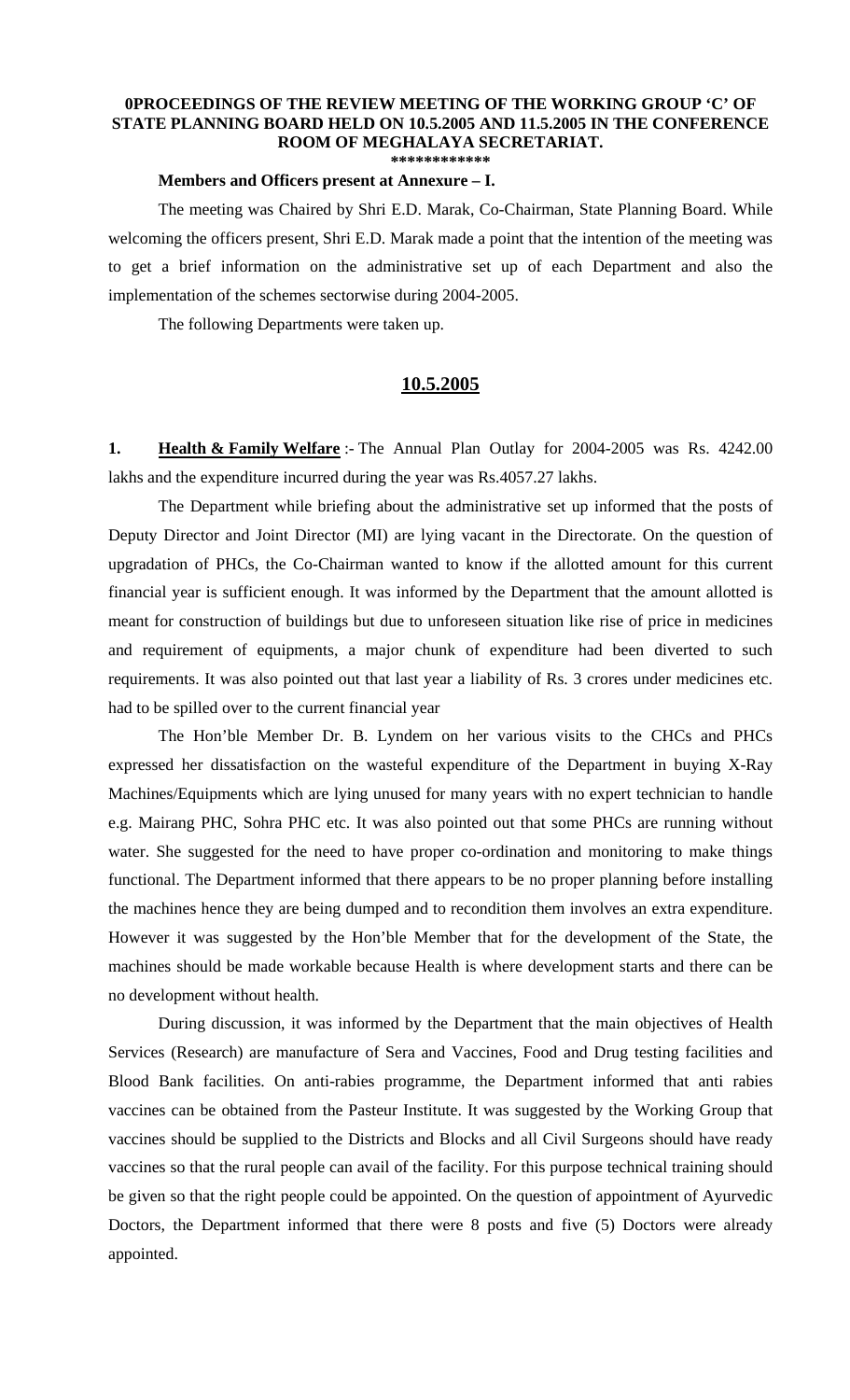On Family Welfare Programmes, it was informed that training activities form an important part, and short training is usually conducted but the Working Group is of the view that extensive training and proper education be given to ANM. It was also suggested that resource persons or guest lecturers should be well qualified and experienced. As such, Senior Doctors or retired nurses may be invited to deliver lectures. To ensure number of cases of anaemia of mothers and children, night blindness etc. in the State, the Department should produce a Survey Report and the evidence to supplement the fact. It is important to create an awareness among the people and proper supervision in the District and Block Level for the upliftment of society. It was suggested that the Department should prepare an action plan on different programmes and also to submit the same to the Working Group 'D', State Planning Board.

**2. (i) Labour & Employment** :- The Tenth Plan Outlay (2002-2007) is Rs.150.00 lakhs and the Annual Plan Outlay (2004-2005)is Rs.45.00 lakhs. The Actual Expenditure during the current financial year is Rs.28.58 lakhs only. Less expenditure was due to non-receipt of the recommendation of the MPSC/DSC fir appointment of certain posts.

 The Department gave a brief introduction on the functioning of the Department. It was informed that the Labour Commissioner is implementing the Central Acts while the Labour Inspectors are enforcing the Labour Acts. The Labour Inspectors are to check that labourers are given 1 day break in a week and the shop owners should also initiate welfare for their labourers

The Department also mentioned that most of the programmes could not be implemented especially in the Districts as the Department have no vehicles. The Budget Provision is only Rs.33.00 lakhs which is very much inadequate. It was clarified by the Department that it is mandatory for registration of contractors on certain conditions i.e. security deposit/license fee and Annual Progress Report but registration fee depends upon the class of the contractors. On contract labour licensing, it was clarified that Labour contract should be obtained from the Labour Department. As such revenue can be earned and also the labourers can be protected. It was suggested by the Working Group that the Department should have proper co-ordination and cooperation with other Departments especially the Public Works Department.

 The Co-Chairman stressed on improvement of infrastructure facilities and provision of vehicles in the District for smooth functioning of the Department. It was brought to the notice of the Co-Chairman that the offices in the Districts are functioning on rented buildings. The Co-Chairman stated that the Department needed to be strengthened as their main concern is to check influx of labour force.

**(ii) On Employment & Craftsmen Training**:- The Department informed that there are 8 I.T.Is including 1(one) for women. In Baghmara it was just started and land had been handed recently to the Vice Principal by the Deputy Commissioner. The passed out trainees were given material/equipments as incentives to start their work but this is restricted only for toppers.

 The Hon'ble Member Dr. B. Lyndem, mentioned that her visit to I.T.I., Tura is not encouraging at all. The Department is proposing to revamp the I.T.I. since for so long there was no Principal. The post of Vice Principal has recently been upgraded to Principal. She mentioned about a Govt. of India scheme the Mahila Sambridhi Yojana, which gives soft loan from Punjab Bank to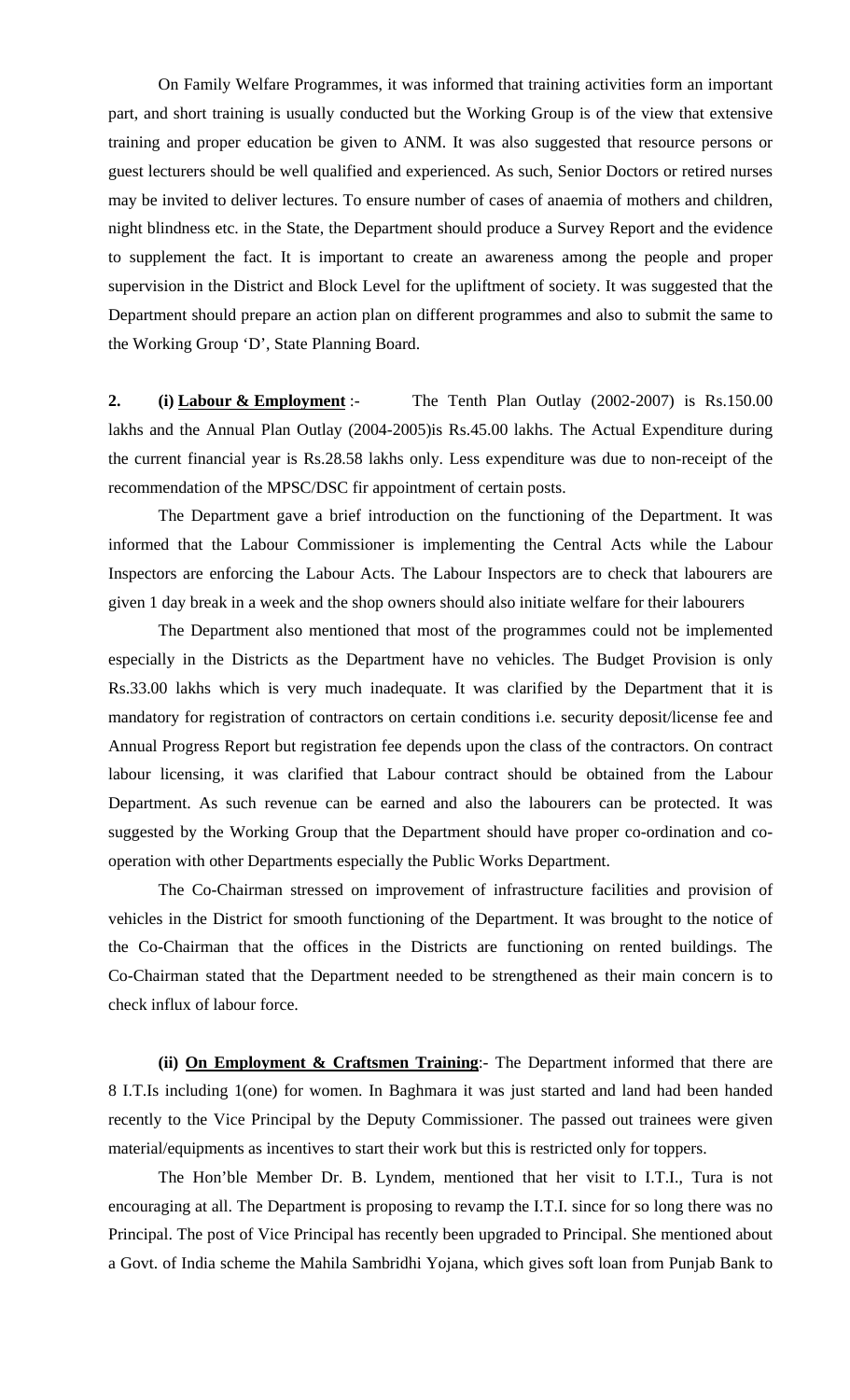women for starting self-employment business like beauty parlours, tailoring etc. and suggested that the Department discuss this matter with the Manager of Punjab Bank.

**3. Power** :- **(i)** The Department stated that the Plan Outlay for 2004-2005 was revised to Rs.148.82 crores from Rs.134.80 crores and the expenditure during the year was Rs.86.22 crores . Most of the outlays are Loan Components tied up with Financial Institutions like HUDCO NABARD etc. and as such, the expenditure was less as the loans could not be tied up.

 The Department stated that under Generation Scheme, Rs.93 crores was Loan Component from REC etc. but only Rs.37 crores could be availed for the Leishka Project during 2004-2005. In respect of Renovation and Modernization of Stage II which was Rs.200 lakhs, could not be expended as the selection/engagement of Consultants for the project was finalized only at the fag end of the year. The amount of Rs.155 lakhs for Distribution Schemes was spent.

 Enquiring on the present position of the Leishka Project it was informed that so far, 30% of the works was completed. The progress appears to be slow, because of many technical problems involved. The Department also informed that the decision is to complete the Leishka Project by December, 2007 but it is likely that the Project would be spilled over to the next Five Year Plan. The Department however affirmed that fund is not the problem as far as this project is concerned.

 On a general discussion on the billing system in rural areas which is made on average owing to "no-meter" system, the Co-Chairman pointed out that supply of power in rural areas is very irregular. On this issue, the Department informed that the money is coming from the Govt. of India for putting into effect the meter system and December, 2005 is targeted for 100% coverage. On the issue of illegal power connection, the Department informed that the Govt. of India has directed for creation of special courts for tackling illegal power connection. In this connection, the Department is processing to involve the court so that power pilferage could be checked.

 On Rural Electrification, the Department informed that 65% villages are covered. On the issue of rural electrification, the Department stated that electrification of a village costs about Rs.12 lakhs while the returns are not cost effective. In view thereof, the Department has written to Govt. of India for 90% grant instead. The Co-Chairman asked the Department to furnish the Working Group the Districtwise list of villages electrified and de-electrified.

 On the question of privatization the Department informed that the Govt. of India wanted to corporatize the Meghalaya State Electricity Board. A separate body should fix the tariff for the Board. It should be a commercial body and could not run on subsidy. The Department has written to the Govt. of India for 1(one) company only in respect of MeSEB instead of 3(three) companies viz., Distribution, Transmission and Generation.

 On the issue of loss of revenue, the Department stated that there is a marked improvement on revenue earnings of the Board. Losses have come down for the last 3 years and very soon, the revenue loss may break even. Further, the Department informed that the revenue from the Industrial Estate at Byrnihat has improved quite satisfactorily.

**(ii) Non-Conventional Sources of Energy/Integrated Rural Energy Programme** :- The Schemes under Non-Conventional Sources of Energy and Integrated Rural Energy Programme were briefed by the Department. Out of Rs.39.00 lacs Plan Outlay during 2004-2005 Rs.31 lacs is for salaries alone. The Department informed that electrification of villages is taken up under Non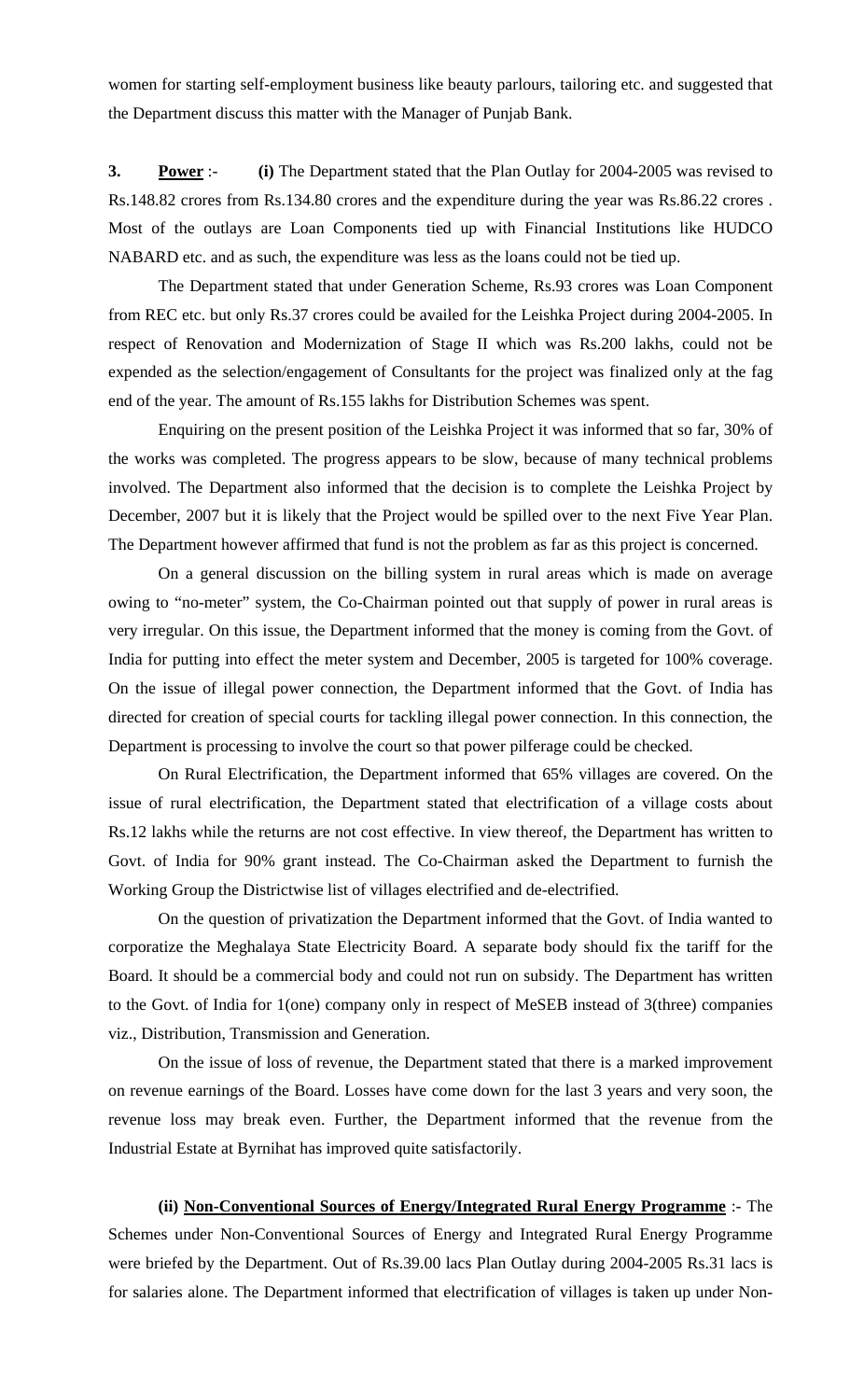Conventional Sources of Energy. On the issue of materials on subsidy to villagers, the Department stated that the Component of contribution from the beneficiaries varies from year to year for such schemes. The Department informed that the scheme of Solar Lantern was not sanctioned for the last 2(two) years. The Working Group advised the Department to evaluate the schemes to assess the benefits actually derived by the people.

**4. Education** :- The Department briefed on Sarva Shiksha Abhiyan (SSA) the objective of which was to provide quality education for children of the age group 6-14 by 2010, children with disabilities and out of school children. This is a Centrally Sponsored Scheme with Sharing Pattern of 85:15 for 9<sup>th</sup> Plan, 75:25 for 10<sup>th</sup> Plan and 50:50 thereafter.

 On appointment of SSA teachers, the Department stated that there are about 7000 untrained teachers. Although the teachers were sent for training to DIET and IGNOU there is still a huge backlog of untrained teachers. On an observation by the Co-Chairmen that most of the villages have not yet been covered by the SSA Scheme the Department stated that village level/block level/sub-divisional level and district level Committees have been constituted for proper monitoring of the scheme for improvement of Elementary Education in the villages. Regarding construction works the Department informed that the entire Budget Provision under Education goes on salaries. There is however provision for civil works under SSA Scheme.

 The Working Group observed that Lower Primary Teachers in remote locations are not attending regularly. An example was cited where a teacher attends only 15 days in a year in Resubelpara area. The Department assured that such irregularity on the part of teachers would be brought to the notice of the concerned Managing Committee for necessary action. The WorkingGroup felt that there should be uniformity in school timings.

The Department stated that in respect of Higher Education, the expenditure during 2004- 2005 is Rs.1591.95 lakhs against the Plan outlay of Rs.1515 lakhs and the additional amount of Rs.76.95 lakhs was met by Supplementary Demand. Under Technical Education, the Department has expended in full the Plan Outlay of Rs.2260 lakhs.

 In respect of assistance to Higher Secondary Schools enquired by the Co-Chairman, the Department stated that grants have been provided to those opening in 2001 and for 2002,2003 and 2004, it is under process. The Working Group wanted to know that in the matter of granting assistance to the Higher Secondary Schools, whether the delinking factor also is looked into. It is understood that so far only 1(one) College viz., St. Anthony's College has delinked the 11-12 classes and the rest of colleges have not done so yet.

 The Department also briefed on long-term and short term in service training for Primary and Upper Primary Teachers. Training for Primary Teachers are being conducted at the Govt. Basic Training Centres located at Shillong, Tura etc. as well as at the Non-Govt. Teachers Training Centre, Sohra. Trainings for Upper Primary Teachers are being conducted at the Govt Normal Training School located at Sohra and Tura and at the District Institutes of Education and Training located at Sohra, Thadlaskein etc. Untrained Primary Teachers were also provided training at the DIET. The Department further stated that the National Council of Teacher Education has agreed to the State Govt's request in the reduction of the Training Course from 2 years to 1 year in NTS and DIET to enable to clear the huge backlog of untrained teachers at the Elementary Stage.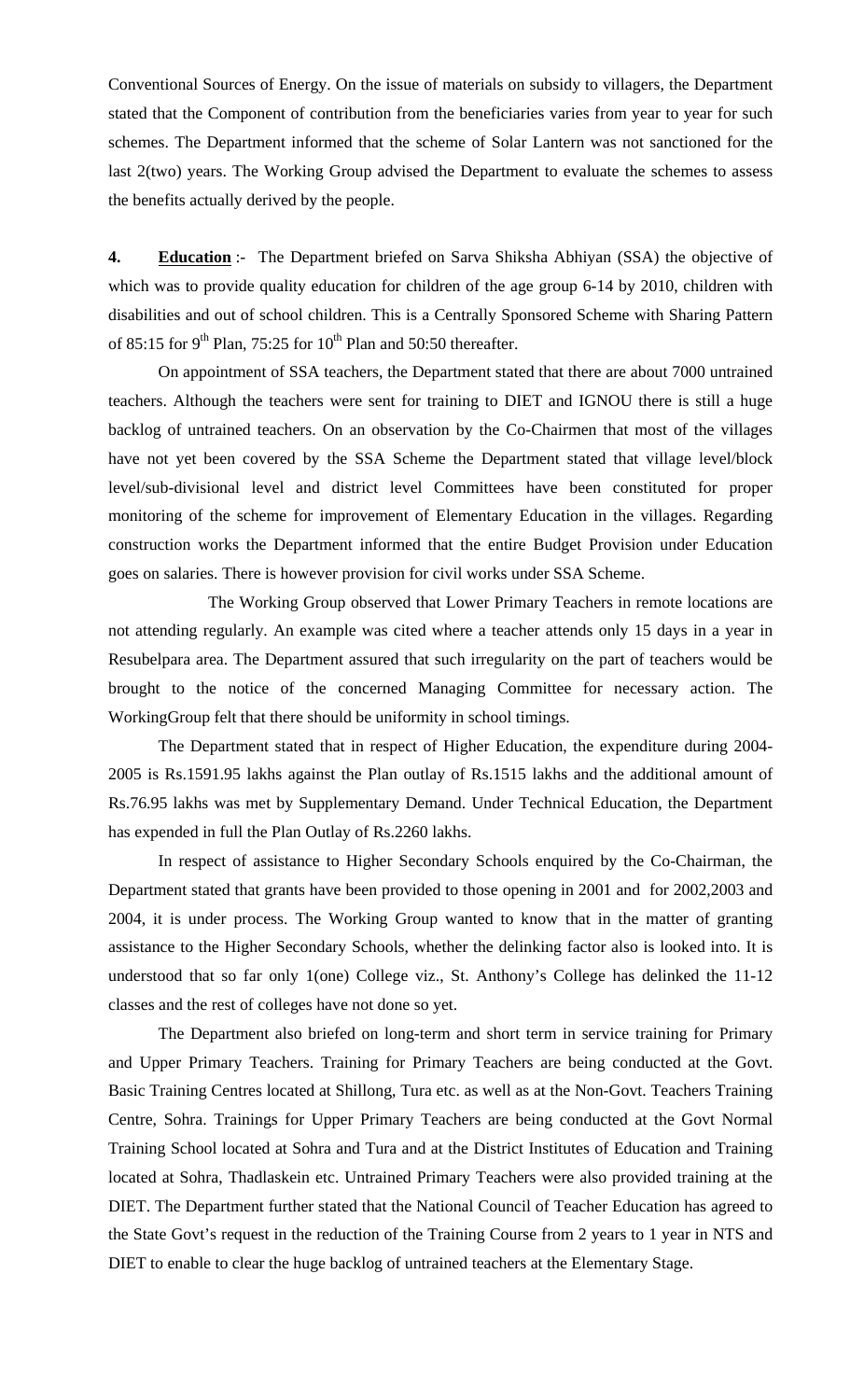On Mid Day Meal scheme as queried by the Co-Chairman, the Department stated that the scheme was started in the year 1995. For implementation of the scheme, the Govt. of India provides foodgrains free of cost through FCI and the cost of transportation to beneficiary schools is reimbursed by Govt. of India. But since 2001-2002 as per the directive of the Supreme Court the State Government has implemented the cooked Mid-Day Meal in all Primary Schools. But due to meagre funds most schools could provide only 2-3 days a week of Mid-Day Meal. During 2004-2005 Govt. of India have sanctioned Rs.548.89 lacs and the State Government Rs. 135 lacs for the programme.

 The Department also briefed on Adult Education where an amount of Rs.16 lakhs was expended during 2004-2005 against the Plan Outlay of Rs.20 lakhs. Progress and achievement of Total Literacy Campaign and Post Literacy Campaign was briefed by the Department.

**6. Revenue (Land Reforms)** :- The Department stated that Rs.175.78 lakhs was expended during 2004-2005 against the Plan Outlay of Rs.175 lakhs in respect of Land Records and Survey. Though an additional amount of Rs. 3 lakhs was allocated during the year, it could not be utilized due to non sanction of Supplementary Demand.

 Enquiring on the survey works of the Department it was informed that the Department is taking up survey of Inter-state and International boundaries in collaboration with the Survey of India. In case of International boundaries the state function as the agent of the Govt. of India under the Ministry of External Affairs. Survey works is being taken up every year but jointly with the Govt. of Bangladesh. Maps and data of survey and demarcation of the boundaries is available with the Department. At present the Department is engaged in construction of damaged pillars. Survey works of Williamnagar Town was completed.

 The Department informed that it has Enforcement Branches only in 6(six) districts with the exception of South Garo Hills Mandals are trained in Survey Schools and the duration of the Training is 3(three) months. Grant-in-aid is given to the District Councils every year for payment of salaries to the staff attached in the District Councils for doing survey works

## **11.5.2005**

**1.** Co-operation including Food Storage and Warehousing :- The Annual Plan Outlay during 2004-2005 was Rs.417.00 lakhs and the actual expenditure was only Rs.402.50 lakhs. Shortfall in expenditure was due to non clearance by Finance Department the proposal for assistance to the Meghalaya Housing Development Corporation.

 Briefing on the activities of the Department it was informed that there are about 1000 registered Co-operative Societies in the state. The registered Co-operative Societies get loans either from the Govt. or Co-operative Banks or National Banks. Some of the Co-operative Societies are quite successful e.g. those dealing with transport, bamboo products etc. but there are some societies which have been closed down due to mismanagement and lack of interest. The problem is that the people who manage the societies are not trained and sometimes societies are in distress due to misappropriation, threat etc. The Working Group is of the view that training is very important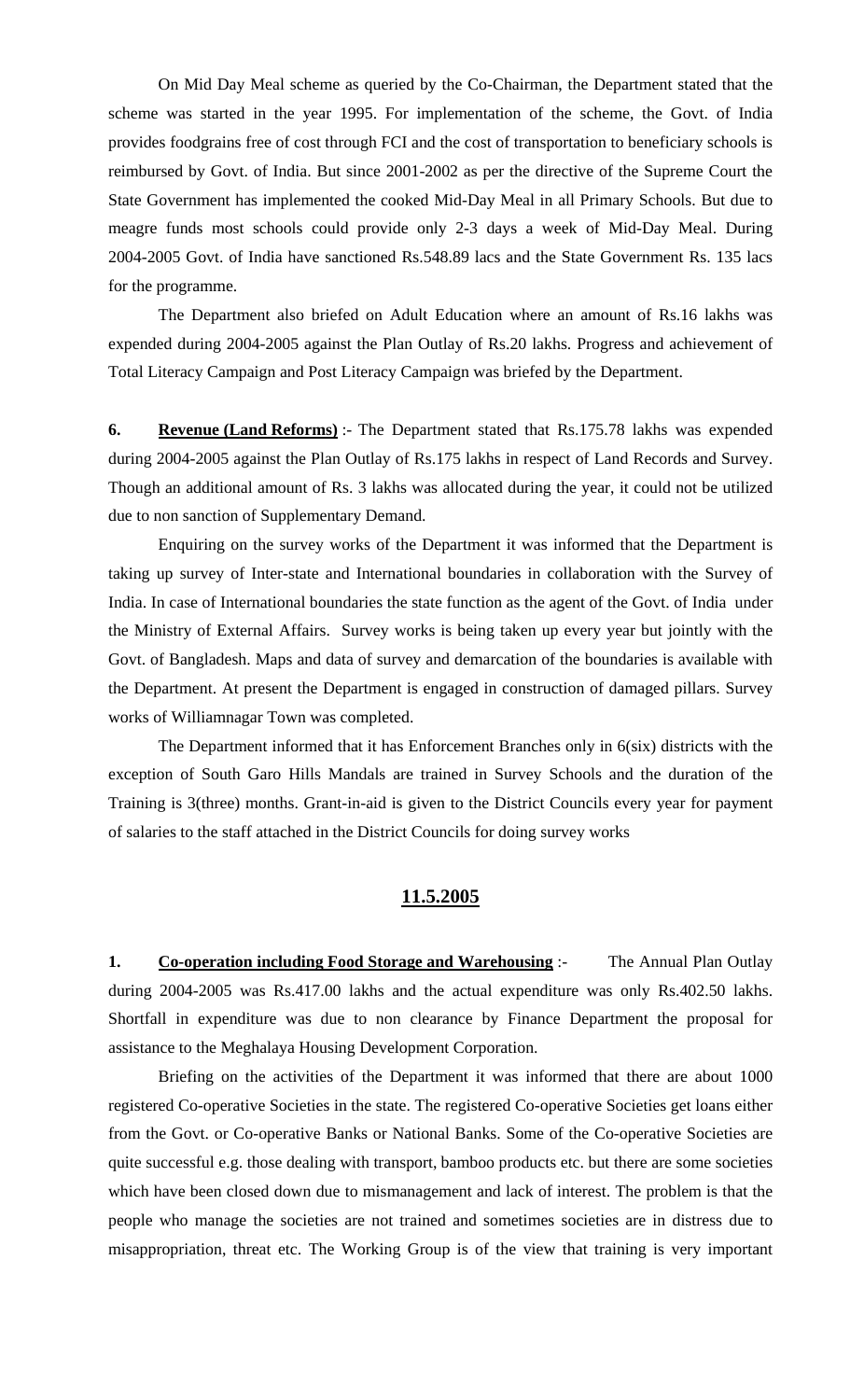especially in handling of accounts to further strengthen the co-operative sector. A society should be given time to grow, hence capacity building and orientation every now and then is crucial.

 Regarding Self Help Groups the Department informed that whenever Self Help Groups come under the umbrella to form a Co-operative Society the Department is taking special effort to help the Society. Govt. assistance is also given if a society appears viable. On the performance of the Meghalaya Co-operative Apex Bank the Department stated that this is the premier Bank of the Department and does not come under the purview of the Reserve Bank of India and deals primarily with Co-operative Societies. It is a profit making Bank with 400 crores as investment and expands its business every year. The Working Group observed that some Self Help Groups are doing well in Rubber Plantation in Garo Hills and is of the view that the Department should mobilize the Self Help Groups to form Co-operative Societies.

 On the question of assistance to Credit Co-operative Societies, the Department informed that Govt. is having shares in these Societies but only when the society is profiting that the Govt. can get returns/dividends. It was also mentioned by the Department that MECOFED is running at a loss of Rs.22 crores or so, and it is hopeful that some package assistance may be granted by the Govt. of India.

**2. Transport** :- During discussions on the schemes of the Department, it was informed that the major scheme is on purchase of buses. 40% of the fleet are running and it is proposed to procure new buses.

On the scheme, Motor Driving School, the Department stated that during 2003-2004, Rs.4 lakhs was sanctioned against Rs.5 lakhs and it has gone to Jowai (Bosco Pnar Motor Driving School). During 2004-2005, it was planned to go to Tura but queries were raised from Planning and Finance Departments. The Department will take up again during 2005-2006. Rs.10 lakhs has been sanctioned and cleared by Finance Department during 2004-2005 for upgradation of Computerization in collaboration with NIC of the office of the Commissioner of Transport and District Transport Offices at Tura and Jowai.

 On the scheme, Financial Assistance to un-employed Educated Youths to run Transport services, the Department stated that during 2004-2005, a sum of Rs. 5 lakhs is earmarked and is expected to cater to 18 beneficiaries at 25 % Govt. Subsidy. It further informed that financial assistance is provided only for Maruti Vans and Maruti Cars and has been stopped for Auto Rickshaws since the District Administration has stopped issue of permits. The Working Group was of a strong opinion that the amount of Rs. 5 lakh is very small and would not be of much help to the unemployed youth.

 On Pollution testing enquired by the Co-Chairman, the Department informed that previously fitness certificate were issued by the units located at Mawiong and Sawlad. But in 2003, State Govt has enacted a law on Pollution Control and about 13 (thirteen) Pollution Testing Centres are to be set up in the entire state. These are expected to function from July this year. These centres are computerized and manned by trained personnel.

**3. Printing & Stationery and Meghalaya Legislative Assembly Press** :- The Department informed that the Govt. of India's expert team had visited the Govt Press for its modernization. 22 posts for Shillong and Tura were created both technical and non-technical. In respect of technical